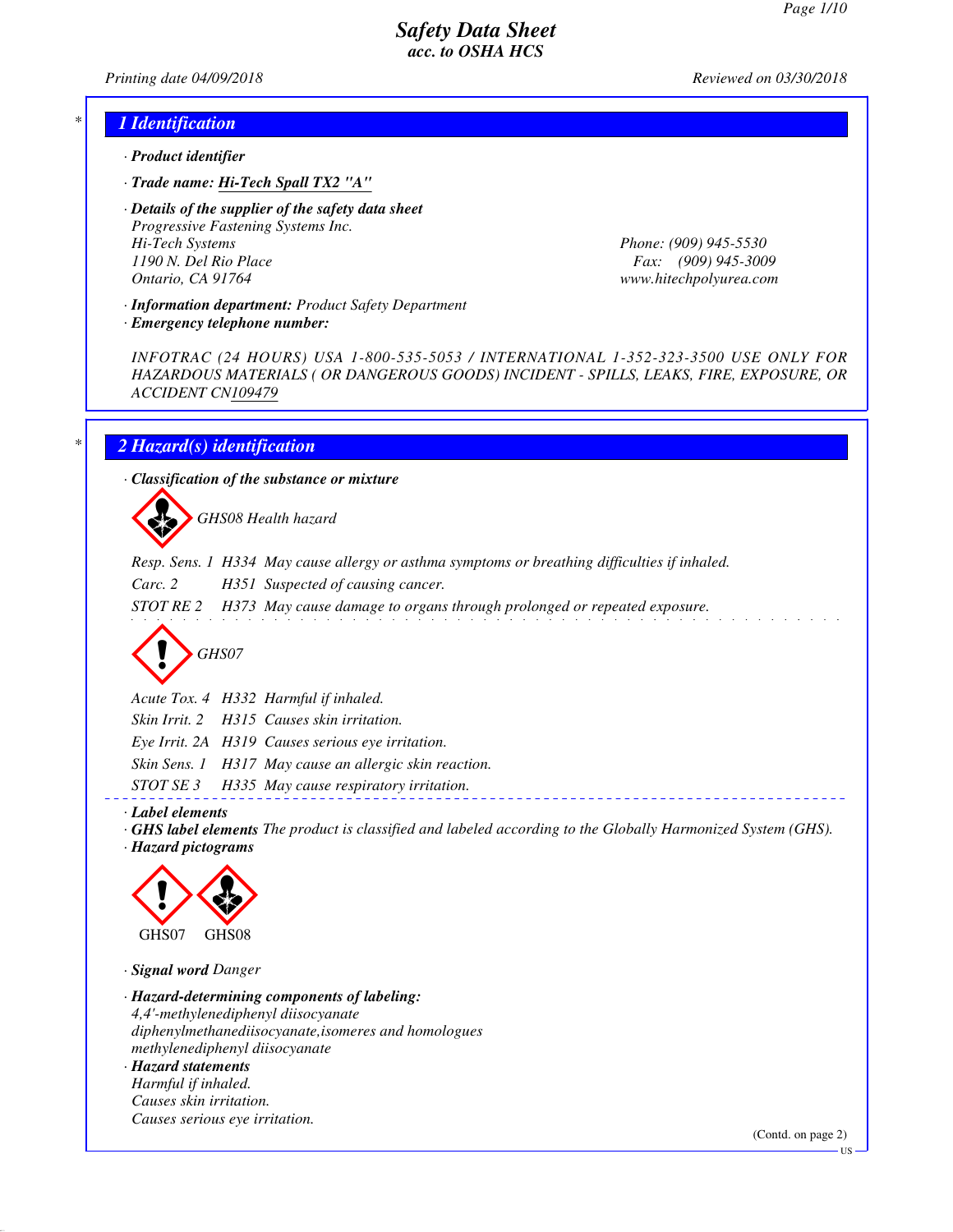*Printing date 04/09/2018 Reviewed on 03/30/2018*

#### *Trade name: Hi-Tech Spall TX2 "A"*

|                                       | (Contd. of page 1)                                                                                             |
|---------------------------------------|----------------------------------------------------------------------------------------------------------------|
|                                       | May cause allergy or asthma symptoms or breathing difficulties if inhaled.                                     |
|                                       | May cause an allergic skin reaction.                                                                           |
|                                       | Suspected of causing cancer.                                                                                   |
|                                       | May cause respiratory irritation.                                                                              |
|                                       | May cause damage to organs through prolonged or repeated exposure.                                             |
| · Precautionary statements            |                                                                                                                |
|                                       | Obtain special instructions before use.                                                                        |
|                                       | Do not handle until all safety precautions have been read and understood.                                      |
|                                       | Do not breathe dust/fume/gas/mist/vapors/spray.                                                                |
|                                       | Wash thoroughly after handling.                                                                                |
|                                       | Use only outdoors or in a well-ventilated area.                                                                |
|                                       | Contaminated work clothing must not be allowed out of the workplace.                                           |
|                                       | Wear protective gloves/protective clothing/eye protection/face protection.                                     |
|                                       | [In case of inadequate ventilation] wear respiratory protection.                                               |
|                                       | If on skin: Wash with plenty of water.                                                                         |
|                                       | IF INHALED: Remove person to fresh air and keep comfortable for breathing.                                     |
|                                       | If in eyes: Rinse cautiously with water for several minutes. Remove contact lenses, if present and easy to do. |
| Continue rinsing.                     |                                                                                                                |
|                                       | IF exposed or concerned: Get medical advice/attention.                                                         |
|                                       | Call a poison center/doctor if you feel unwell.                                                                |
|                                       | Specific treatment (see on this label).                                                                        |
|                                       | Get medical advice/attention if you feel unwell.                                                               |
|                                       | Take off contaminated clothing and wash it before reuse.                                                       |
|                                       | If skin irritation or rash occurs: Get medical advice/attention.                                               |
|                                       | If eye irritation persists: Get medical advice/attention.                                                      |
|                                       | If experiencing respiratory symptoms: Call a poison center/doctor.                                             |
|                                       | Wash contaminated clothing before reuse.                                                                       |
|                                       | Store in a well-ventilated place. Keep container tightly closed.                                               |
| Store locked up.                      |                                                                                                                |
|                                       | Dispose of contents/container in accordance with local/regional/national/international regulations.            |
| · Classification system:              |                                                                                                                |
| $\cdot$ NFPA ratings (scale $0 - 4$ ) |                                                                                                                |
|                                       |                                                                                                                |
|                                       | $Health = 2$                                                                                                   |
|                                       | $Fire = 1$                                                                                                     |
|                                       | $Reactivity = 0$                                                                                               |
| · HMIS-ratings (scale 0 - 4)          |                                                                                                                |
| <b>HEALTH</b>                         |                                                                                                                |
| <b>FIRE</b><br>$\vert$ 1 $\vert$      | $\frac{1}{2}$ Health = *2                                                                                      |
|                                       | $Fire = 1$                                                                                                     |
| <b>REACTIVITY</b><br>l 0 l            | $Reactivity = 0$                                                                                               |
| $\cdot$ Other hazards                 |                                                                                                                |
|                                       | · Results of PBT and vPvB assessment                                                                           |
| · PBT: Not applicable.                |                                                                                                                |
| $\cdot$ vPvB: Not applicable.         |                                                                                                                |
|                                       |                                                                                                                |

*· Chemical characterization: Mixtures*

*· Description: Mixture of the substances listed below with nonhazardous additions.*

(Contd. on page 3) US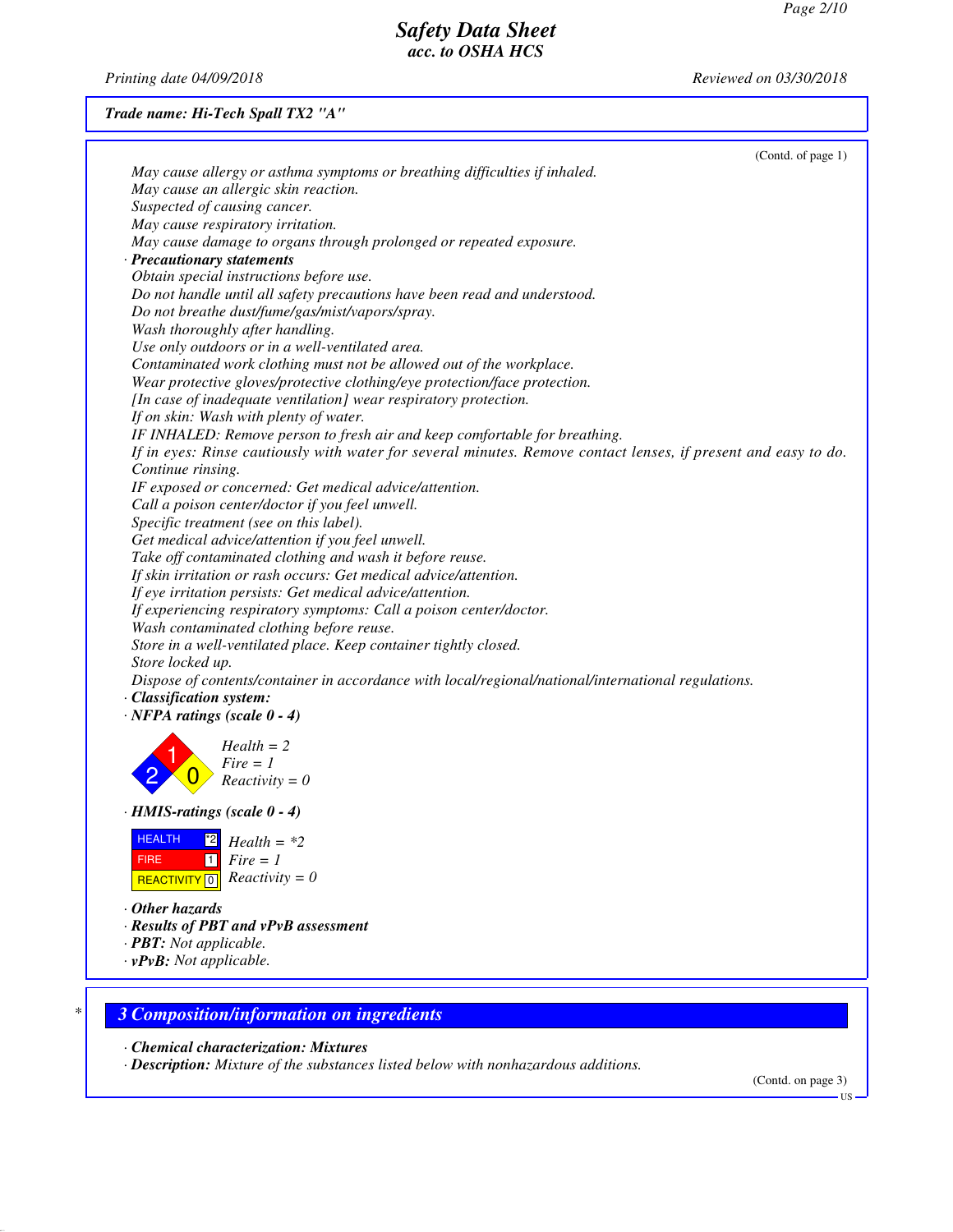*Printing date 04/09/2018 Reviewed on 03/30/2018*

*Trade name: Hi-Tech Spall TX2 "A"*

|                         |                                                                                                                                                                                                                                        | (Contd. of page 2) |
|-------------------------|----------------------------------------------------------------------------------------------------------------------------------------------------------------------------------------------------------------------------------------|--------------------|
| · Dangerous components: |                                                                                                                                                                                                                                        |                    |
|                         | 101-68-8 $\vert$ 4,4'-methylenediphenyl diisocyanate                                                                                                                                                                                   | >25-≤50%           |
|                         | $\circledast$ Resp. Sens. 1, H334; Carc. 2, H351; STOT RE 2, H373; $\circledast$ Acute Tox. 4, H332; Skin<br>Irrit. 2, H315; Eye Irrit. 2A, H319; Skin Sens. 1, H317; STOT SE 3, H335                                                  |                    |
|                         | 9016-87-9 diphenylmethanediisocyanate, isomeres and homologues<br>Fesp. Sens. 1, H334; Carc. 2, H351; STOT RE 2, H373; $\Diamond$ Acute Tox. 4, H332; Skin<br>Irrit. 2, H315; Eye Irrit. 2A, H319; Skin Sens. 1, H317; STOT SE 3, H335 | >25-≤50%           |
|                         | 26447-40-5 methylenediphenyl diisocyanate<br><b>Besp. Sens. 1, H334; Carc. 2, H351; STOT RE 2, H373; 4) Acute Tox. 4, H332; Skin</b><br>Irrit. 2, H315; Eye Irrit. 2A, H319; Skin Sens. 1, H317; STOT SE 3, H335                       | $>2.5 - 5.5\%$     |

### *4 First-aid measures*

- *· Description of first aid measures*
- *· General information:*

*Symptoms of poisoning may even occur after several hours; therefore medical observation for at least 48 hours after the accident.*

- *· After inhalation:*
- *Supply fresh air and to be sure call for a doctor.*
- *In case of unconsciousness place patient stably in side position for transportation.*
- *· After skin contact: Immediately wash with water and soap and rinse thoroughly.*
- *· After eye contact: Rinse opened eye for 15 minutes under running water. If symptoms persist, consult a doctor.*
- *· After swallowing:*

*Rinse mouth and then drink plenty of water. Do not induce vomiting. Never induce vomiting or give anything by mouth if victim is unconscious or having convulsions. If symptoms persist consult doctor.*

- *· Information for doctor:*
- *· Most important symptoms and effects, both acute and delayed No further relevant information available.*
- *· Indication of any immediate medical attention and special treatment needed*
- *No further relevant information available.*

# *5 Fire-fighting measures*

- *· Extinguishing media*
- *· Suitable extinguishing agents: water spray, dry powder, carbon dioxide, foam · Special hazards arising from the substance or mixture*
- *Hazards during fire-fighting:*
- *nitrous gases, fumes/smoke, isocyanate, vapour*
- *· Advice for firefighters*
- *· Protective equipment:*

*Firefighters should be equippped with self-contained breathing apparatus and turn-out gear · Additional information*

*Dispose of fire debris and contaminated extinguishing water in accordance with official regulations.*

### *6 Accidental release measures*

- *· Personal precautions, protective equipment and emergency procedures*
- *Clear area. Ensure adequate ventilation. Wear suitable personal protective clothing and equipment.*
- *· Environmental precautions: Do not allow to enter sewers/ surface or ground water.*
- *· Methods and material for containment and cleaning up:*

*Dispose of the collected material according to regulations.*

(Contd. on page 4)

US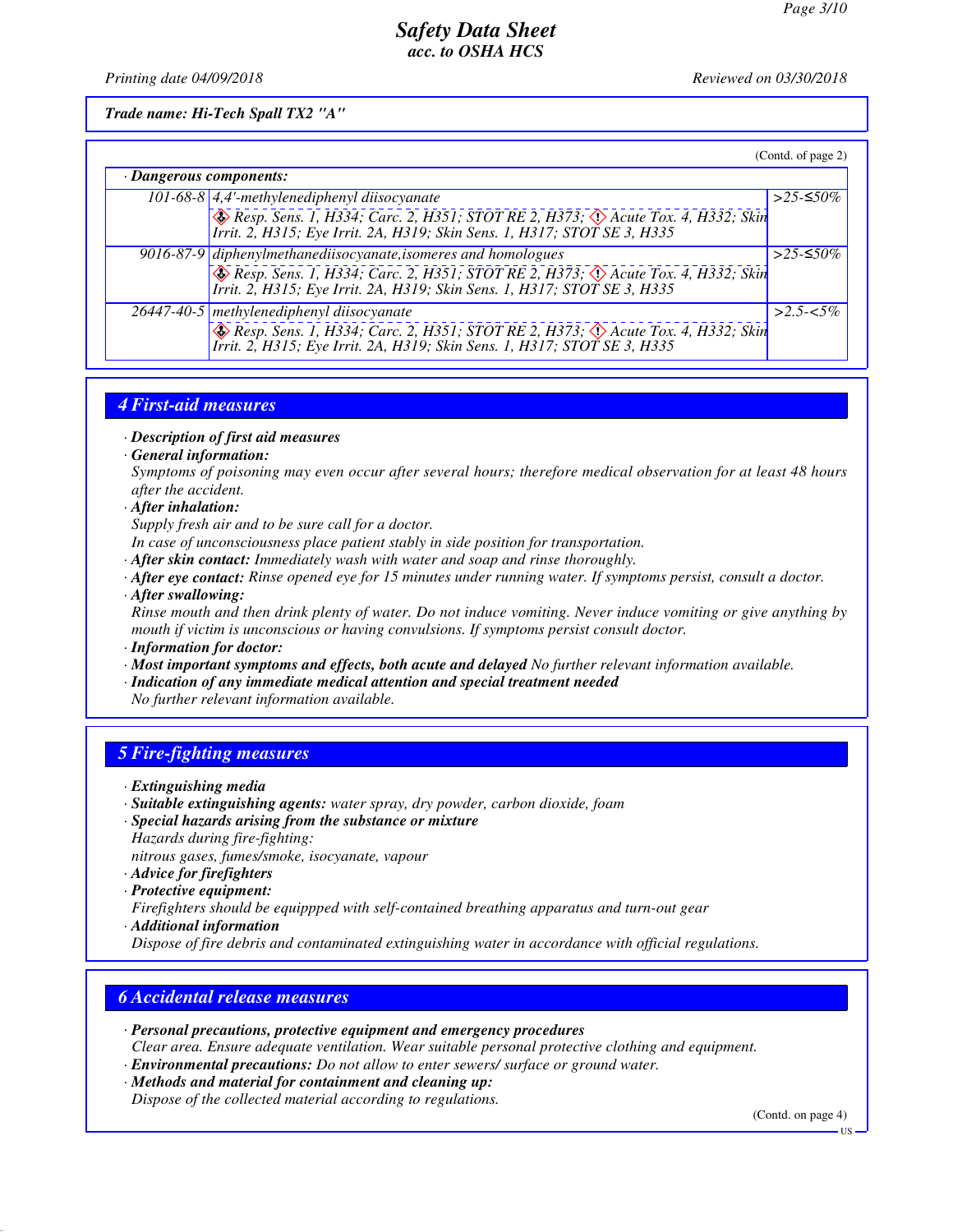*Printing date 04/09/2018 Reviewed on 03/30/2018*

| Trade name: Hi-Tech Spall TX2 "A" |  |
|-----------------------------------|--|
|-----------------------------------|--|

|                | Dispose contaminated material as waste according to item 13.<br>Ensure adequate ventilation.<br>· Reference to other sections<br>See Section 7 for information on safe handling.<br>See Section 8 for information on personal protection equipment.<br>See Section 13 for disposal information.<br>· Protective Action Criteria for Chemicals | (Contd. of page 3)       |
|----------------|-----------------------------------------------------------------------------------------------------------------------------------------------------------------------------------------------------------------------------------------------------------------------------------------------------------------------------------------------|--------------------------|
| $\cdot$ PAC-1: |                                                                                                                                                                                                                                                                                                                                               |                          |
|                | 101-68-8 $\vert$ 4,4'-methylenediphenyl diisocyanate                                                                                                                                                                                                                                                                                          | $0.45$ mg/m <sup>3</sup> |
|                | $9016-87-9$ diphenylmethanediisocyanate, isomeres and homologues                                                                                                                                                                                                                                                                              | $0.15$ mg/m <sup>3</sup> |
|                | 26447-40-5 methylenediphenyl diisocyanate                                                                                                                                                                                                                                                                                                     | $29$ mg/m <sup>3</sup>   |
| $\cdot$ PAC-2: |                                                                                                                                                                                                                                                                                                                                               |                          |
|                | 101-68-8 $\vert$ 4,4'-methylenediphenyl diisocyanate                                                                                                                                                                                                                                                                                          | $5 \ mg/m3$              |
|                | $9016-87-9$ diphenylmethanediisocyanate, isomeres and homologues                                                                                                                                                                                                                                                                              | 3.6 mg/m <sup>3</sup>    |
|                | 26447-40-5 methylenediphenyl diisocyanate                                                                                                                                                                                                                                                                                                     | $40$ mg/m <sup>3</sup>   |
| $\cdot$ PAC-3: |                                                                                                                                                                                                                                                                                                                                               |                          |
|                | 101-68-8 $\vert$ 4,4'-methylenediphenyl diisocyanate                                                                                                                                                                                                                                                                                          | 55 $mg/m^3$              |
|                | $9016-87-9$ diphenylmethanediisocyanate, isomeres and homologues                                                                                                                                                                                                                                                                              | 22 mg/m <sup>3</sup>     |
|                | 26447-40-5 methylenediphenyl diisocyanate                                                                                                                                                                                                                                                                                                     | $240$ mg/m <sup>3</sup>  |

### *7 Handling and storage*

- *· Handling:*
- *· Precautions for safe handling*
- *Ensure thorough ventilation of stores and work area. Protect against moisture.*

*Ensure good ventilation/exhaustion at the workplace. Avoid aerosol formation. When handling heated product, vapours of the product should be ventilated, and respiratory protection used. Wear respiratory protection when spraying. Danger of busting when sealed gastight. Protect against moisture. If bulging of drum occurs, transfer to well ventilated area, puncture to relieve pressure, open vent and let stand for 48 hours before resealing.*

- *· Information about protection against explosions and fires: No special measures required.*
- *· Conditions for safe storage, including any incompatibilities*

*Segregate from foods and animal feeds. Segregate friom acids and bases. · Storage:*

*· Requirements to be met by storerooms and receptacles:*

*Carbon Steel, (Iron), High density polyethylene (HDPE), Low density polyethylene (LDPE)*

- *· Information about storage in one common storage facility: Not required.*
- *· Further information about storage conditions: Keep receptacle tightly sealed.*
- *· Specific end use(s) No further relevant information available.*

#### *8 Exposure controls/personal protection*

*· Additional information about design of technical systems: No further data; see item 7.*

(Contd. on page 5)

US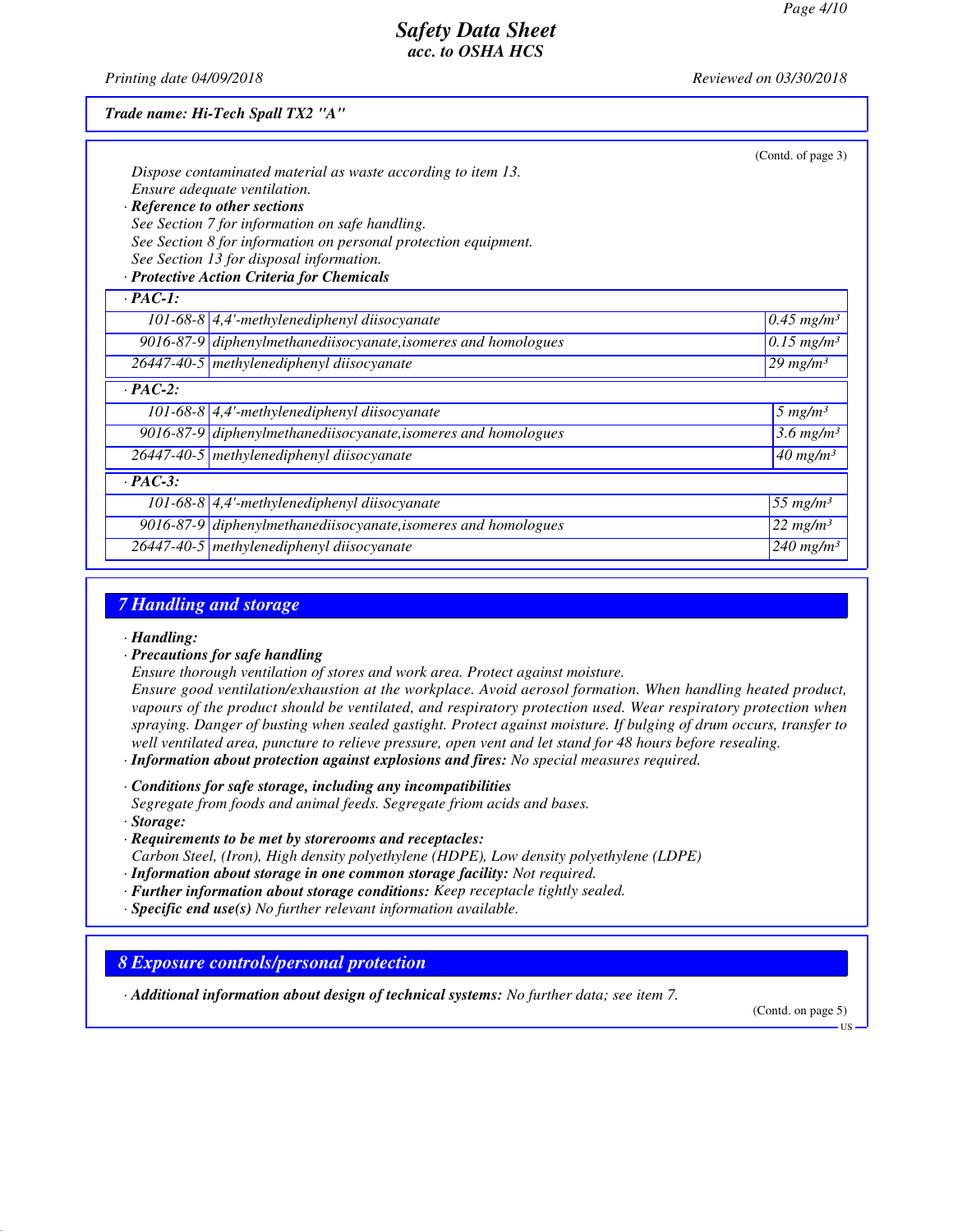*Printing date 04/09/2018 Reviewed on 03/30/2018*

*Trade name: Hi-Tech Spall TX2 "A"*

(Contd. of page 4)

| 101-68-8 4,4'-methylenediphenyl diisocyanate<br>PEL Ceiling limit value: 0.2 mg/m <sup>3</sup> , 0.02 ppm<br>REL Long-term value: $0.05$ mg/m <sup>3</sup> , $0.005$ ppm<br>Ceiling limit value: $0.2*$ mg/m <sup>3</sup> , $0.02*$ ppm<br>$*10$ -min<br>TLV Long-term value: $0.051$ mg/m <sup>3</sup> , $0.005$ ppm<br>· Additional information: The lists that were valid during the creation were used as basis.<br>· Exposure controls<br>· Personal protective equipment:<br>· General protective and hygienic measures:<br>Keep away from foodstuffs, beverages and feed.<br>Immediately remove all soiled and contaminated clothing.<br>Wash hands before breaks and at the end of work.<br>Store protective clothing separately.<br>Avoid contact with the eyes and skin.<br>· Breathing equipment:<br>In case of brief exposure or low pollution use respiratory filter device. In case of intensive or longer exposure use<br>respiratory protective device that is independent of circulating air.<br>· Protection of hands: |
|------------------------------------------------------------------------------------------------------------------------------------------------------------------------------------------------------------------------------------------------------------------------------------------------------------------------------------------------------------------------------------------------------------------------------------------------------------------------------------------------------------------------------------------------------------------------------------------------------------------------------------------------------------------------------------------------------------------------------------------------------------------------------------------------------------------------------------------------------------------------------------------------------------------------------------------------------------------------------------------------------------------------------------------|
|                                                                                                                                                                                                                                                                                                                                                                                                                                                                                                                                                                                                                                                                                                                                                                                                                                                                                                                                                                                                                                          |
|                                                                                                                                                                                                                                                                                                                                                                                                                                                                                                                                                                                                                                                                                                                                                                                                                                                                                                                                                                                                                                          |
|                                                                                                                                                                                                                                                                                                                                                                                                                                                                                                                                                                                                                                                                                                                                                                                                                                                                                                                                                                                                                                          |
|                                                                                                                                                                                                                                                                                                                                                                                                                                                                                                                                                                                                                                                                                                                                                                                                                                                                                                                                                                                                                                          |
|                                                                                                                                                                                                                                                                                                                                                                                                                                                                                                                                                                                                                                                                                                                                                                                                                                                                                                                                                                                                                                          |
|                                                                                                                                                                                                                                                                                                                                                                                                                                                                                                                                                                                                                                                                                                                                                                                                                                                                                                                                                                                                                                          |
|                                                                                                                                                                                                                                                                                                                                                                                                                                                                                                                                                                                                                                                                                                                                                                                                                                                                                                                                                                                                                                          |
|                                                                                                                                                                                                                                                                                                                                                                                                                                                                                                                                                                                                                                                                                                                                                                                                                                                                                                                                                                                                                                          |
|                                                                                                                                                                                                                                                                                                                                                                                                                                                                                                                                                                                                                                                                                                                                                                                                                                                                                                                                                                                                                                          |
|                                                                                                                                                                                                                                                                                                                                                                                                                                                                                                                                                                                                                                                                                                                                                                                                                                                                                                                                                                                                                                          |
|                                                                                                                                                                                                                                                                                                                                                                                                                                                                                                                                                                                                                                                                                                                                                                                                                                                                                                                                                                                                                                          |
|                                                                                                                                                                                                                                                                                                                                                                                                                                                                                                                                                                                                                                                                                                                                                                                                                                                                                                                                                                                                                                          |
|                                                                                                                                                                                                                                                                                                                                                                                                                                                                                                                                                                                                                                                                                                                                                                                                                                                                                                                                                                                                                                          |
|                                                                                                                                                                                                                                                                                                                                                                                                                                                                                                                                                                                                                                                                                                                                                                                                                                                                                                                                                                                                                                          |
|                                                                                                                                                                                                                                                                                                                                                                                                                                                                                                                                                                                                                                                                                                                                                                                                                                                                                                                                                                                                                                          |
|                                                                                                                                                                                                                                                                                                                                                                                                                                                                                                                                                                                                                                                                                                                                                                                                                                                                                                                                                                                                                                          |
|                                                                                                                                                                                                                                                                                                                                                                                                                                                                                                                                                                                                                                                                                                                                                                                                                                                                                                                                                                                                                                          |
|                                                                                                                                                                                                                                                                                                                                                                                                                                                                                                                                                                                                                                                                                                                                                                                                                                                                                                                                                                                                                                          |
| Protective gloves                                                                                                                                                                                                                                                                                                                                                                                                                                                                                                                                                                                                                                                                                                                                                                                                                                                                                                                                                                                                                        |
| The glove material has to be impermeable and resistant to the product/ the substance/ the preparation.                                                                                                                                                                                                                                                                                                                                                                                                                                                                                                                                                                                                                                                                                                                                                                                                                                                                                                                                   |
| Due to missing tests no recommendation to the glove material can be given for the product/ the preparation/ the                                                                                                                                                                                                                                                                                                                                                                                                                                                                                                                                                                                                                                                                                                                                                                                                                                                                                                                          |
| chemical mixture.                                                                                                                                                                                                                                                                                                                                                                                                                                                                                                                                                                                                                                                                                                                                                                                                                                                                                                                                                                                                                        |
| Selection of the glove material on consideration of the penetration times, rates of diffusion and the degradation                                                                                                                                                                                                                                                                                                                                                                                                                                                                                                                                                                                                                                                                                                                                                                                                                                                                                                                        |
| · Material of gloves                                                                                                                                                                                                                                                                                                                                                                                                                                                                                                                                                                                                                                                                                                                                                                                                                                                                                                                                                                                                                     |
| The selection of the suitable gloves does not only depend on the material, but also on further marks of quality and                                                                                                                                                                                                                                                                                                                                                                                                                                                                                                                                                                                                                                                                                                                                                                                                                                                                                                                      |
| varies from manufacturer to manufacturer. As the product is a preparation of several substances, the resistance of                                                                                                                                                                                                                                                                                                                                                                                                                                                                                                                                                                                                                                                                                                                                                                                                                                                                                                                       |
| the glove material can not be calculated in advance and has therefore to be checked prior to the application.                                                                                                                                                                                                                                                                                                                                                                                                                                                                                                                                                                                                                                                                                                                                                                                                                                                                                                                            |
| · Penetration time of glove material                                                                                                                                                                                                                                                                                                                                                                                                                                                                                                                                                                                                                                                                                                                                                                                                                                                                                                                                                                                                     |
| The exact break through time has to be found out by the manufacturer of the protective gloves and has to be                                                                                                                                                                                                                                                                                                                                                                                                                                                                                                                                                                                                                                                                                                                                                                                                                                                                                                                              |
| observed.                                                                                                                                                                                                                                                                                                                                                                                                                                                                                                                                                                                                                                                                                                                                                                                                                                                                                                                                                                                                                                |
| $\cdot$ Eye protection:                                                                                                                                                                                                                                                                                                                                                                                                                                                                                                                                                                                                                                                                                                                                                                                                                                                                                                                                                                                                                  |
| Tightly sealed goggles                                                                                                                                                                                                                                                                                                                                                                                                                                                                                                                                                                                                                                                                                                                                                                                                                                                                                                                                                                                                                   |
| · Body protection: Protective work clothing                                                                                                                                                                                                                                                                                                                                                                                                                                                                                                                                                                                                                                                                                                                                                                                                                                                                                                                                                                                              |

*9 Physical and chemical properties*

- *· Information on basic physical and chemical properties*
- *· General Information*
- *· Appearance:*<br>*Form:* 
	-

*Form: Liquid*

(Contd. on page 6)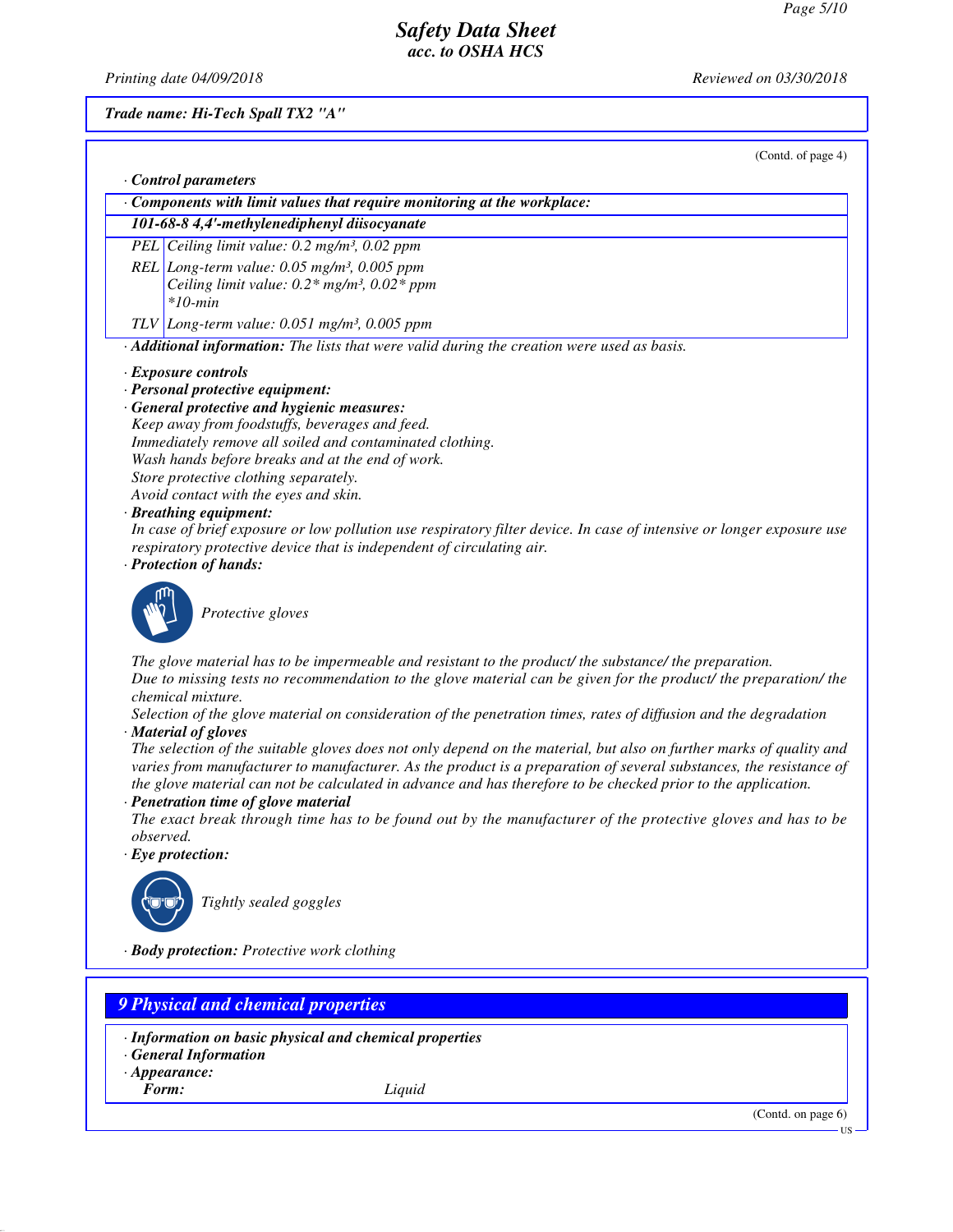*Printing date 04/09/2018 Reviewed on 03/30/2018*

*Trade name: Hi-Tech Spall TX2 "A"*

|                                                            | (Contd. of page 5)                            |  |
|------------------------------------------------------------|-----------------------------------------------|--|
| Color:                                                     | Dark brown                                    |  |
| $\cdot$ Odor:                                              | musty, slight odour                           |  |
| · Odor threshold:                                          | Not determined.                               |  |
| $\cdot$ pH-value:                                          | Not determined.                               |  |
| Change in condition                                        |                                               |  |
| <b>Melting point/Melting range:</b>                        | Undetermined.                                 |  |
| <b>Boiling point/Boiling range:</b>                        | 200 °C (392 °F)                               |  |
| · Flash point:                                             | 198 °C (388.4 °F)                             |  |
| · Flammability (solid, gaseous):                           | Not applicable.                               |  |
| · Ignition temperature:                                    | 400 °C (752 °F)                               |  |
| · Decomposition temperature:                               | Not determined.                               |  |
| · Auto igniting:                                           | Product is not selfigniting.                  |  |
| · Danger of explosion:                                     | Product does not present an explosion hazard. |  |
| · Explosion limits:                                        |                                               |  |
| Lower:                                                     | Not determined.                               |  |
| <b>Upper:</b>                                              | Not determined.                               |  |
| · Vapor pressure:                                          | Not determined.                               |  |
| $\cdot$ Density at 20 °C (68 °F):                          | 1.12038 g/cm <sup>3</sup> (9.34957 lbs/gal)   |  |
| $\cdot$ Relative density                                   | Not determined.                               |  |
| · Vapor density                                            | Not determined.                               |  |
| $\cdot$ Evaporation rate                                   | Not determined.                               |  |
| · Solubility in / Miscibility with                         |                                               |  |
| Water:                                                     | Not miscible or difficult to mix.             |  |
| · Partition coefficient (n-octanol/water): Not determined. |                                               |  |
| · Viscosity:                                               |                                               |  |
| Dynamic:                                                   | Not determined.                               |  |
| Kinematic:                                                 | Not determined.                               |  |
| · Solvent content:                                         |                                               |  |
| <b>VOC</b> content:                                        | $0.00\%$                                      |  |
|                                                            | $0.0$ g/l / $0.00$ lb/gl                      |  |
| Solids content:                                            | 83.8%                                         |  |
| $·$ Other information                                      | No further relevant information available.    |  |

# *10 Stability and reactivity*

*· Reactivity No further relevant information available.*

*· Chemical stability*

- *· Thermal decomposition / conditions to be avoided: No decomposition if used according to specifications.*
- *· Possibility of hazardous reactions*
- *Contact with certain rubbers and plastics can cause brittleness of the substance/product with subsequent loss in strength.*

*Exothermic reaction. Reacts with strong acids and alkalies. Reacts with oxidizing agents.*

*· Conditions to avoid Avoid moisture*

(Contd. on page 7)

US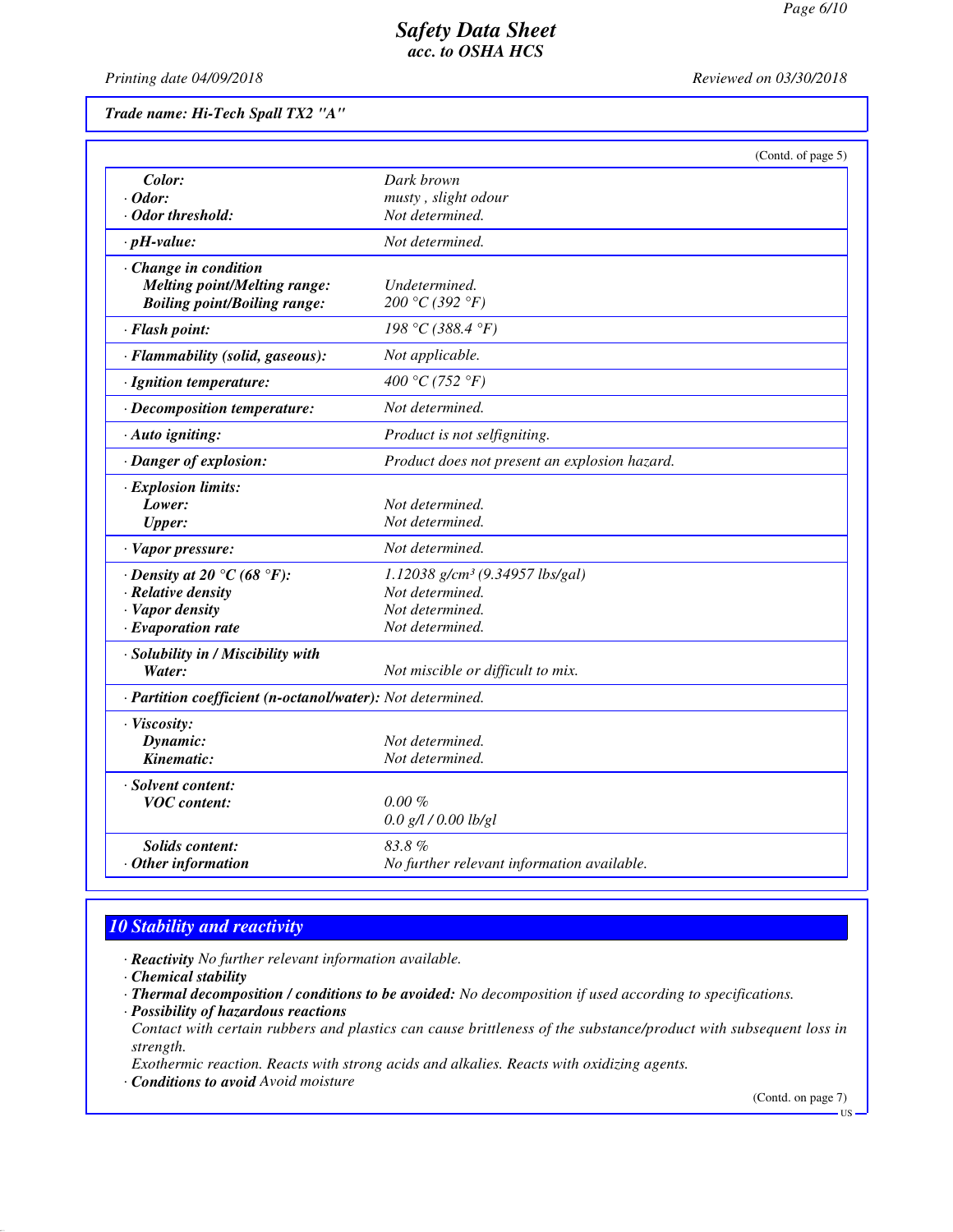*Printing date 04/09/2018 Reviewed on 03/30/2018*

#### *Trade name: Hi-Tech Spall TX2 "A"*

(Contd. of page 6)

*· Incompatible materials: acids, amines, alcohols, water, Alkalines, strong bases, Products that react with isocyantes · Hazardous decomposition products:*

*aromatic isocyanates, gases/vapours*

*carbon monoxide, carbon dioxide, nitrogen oxide, hydrogen cyanide*

# *11 Toxicological information*

*· Information on toxicological effects*

*· Acute toxicity:*

*· LD/LC50 values that are relevant for classification:*

*ATE (Acute Toxicity Estimate)*

*Oral LD50 6,776 mg/kg (mouse)*

*Inhalative LC50/4 h 16.1 mg/l*

#### *101-68-8 4,4'-methylenediphenyl diisocyanate*

*Oral LD50 2,200 mg/kg (mouse)*

#### *· Primary irritant effect:*

*· on the skin: Irritant to skin and mucous membranes.*

*· on the eye: Irritating effect.*

*· Sensitization:*

*Sensitization possible through inhalation.*

*Sensitization possible through skin contact.*

#### *· Additional toxicological information:*

*The product shows the following dangers according to internally approved calculation methods for preparations: Harmful*

# *Irritant*

#### *· Carcinogenic categories*

| $\cdot$ IARC (International Agency for Research on Cancer) |                                                                |  |
|------------------------------------------------------------|----------------------------------------------------------------|--|
|                                                            | 101-68-8 4,4'-methylenediphenyl diisocyanate                   |  |
|                                                            | 9016-87-9 diphenylmethanediisocyanate, isomeres and homologues |  |
| · NTP (National Toxicology Program)                        |                                                                |  |
| None of the ingredients is listed.                         |                                                                |  |
| · OSHA-Ca (Occupational Safety & Health Administration)    |                                                                |  |
| None of the ingredients is listed.                         |                                                                |  |

# *12 Ecological information*

#### *· Toxicity*

- *· Aquatic toxicity: No further relevant information available.*
- *· Persistence and degradability No further relevant information available.*
- *· Behavior in environmental systems:*
- *· Bioaccumulative potential No further relevant information available.*
- *· Mobility in soil No further relevant information available.*
- *· Additional ecological information:*

*· General notes:*

*Water hazard class 1 (Self-assessment): slightly hazardous for water*

*Do not allow undiluted product or large quantities of it to reach ground water, water course or sewage system.*

(Contd. on page 8)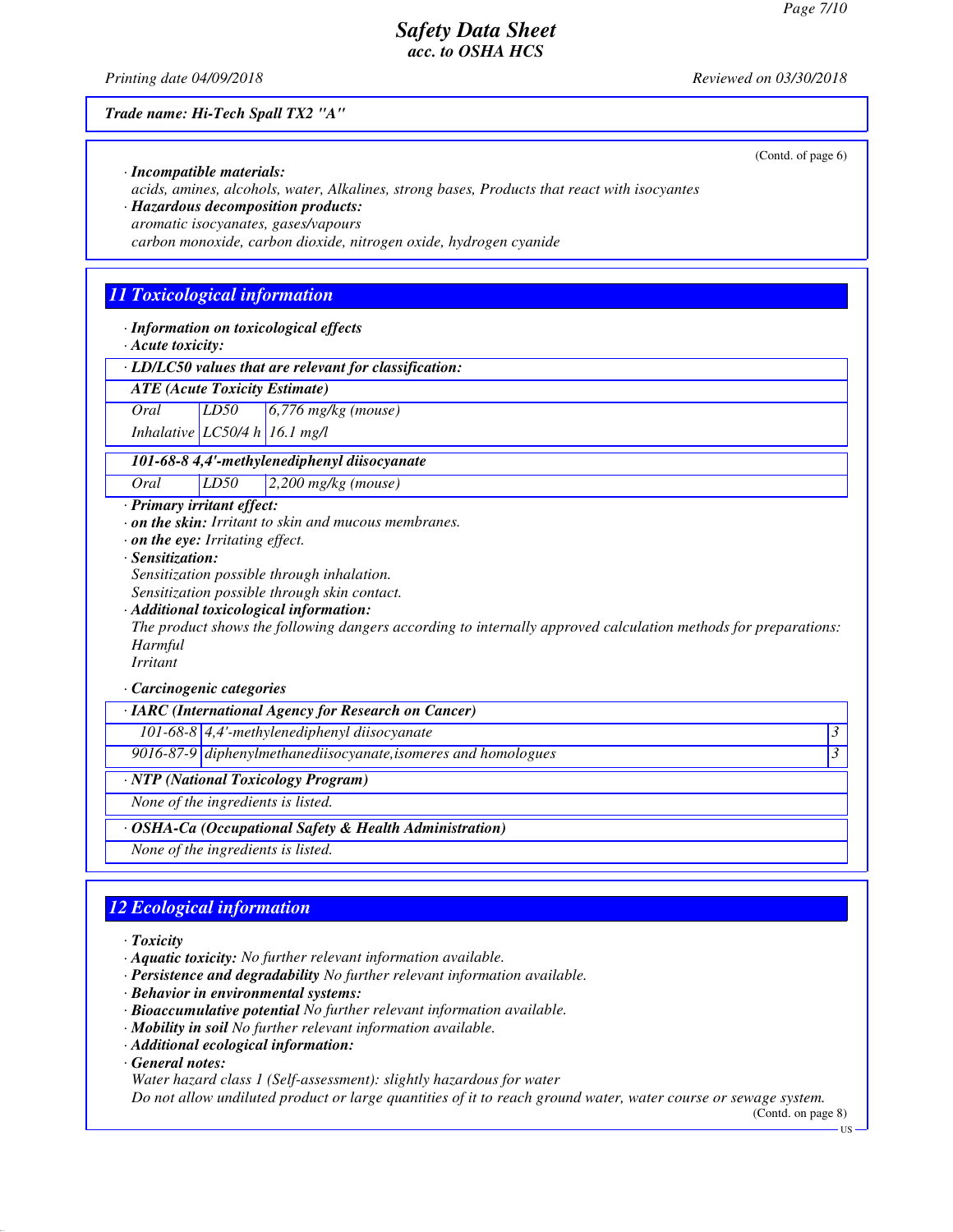*Printing date 04/09/2018 Reviewed on 03/30/2018*

*Trade name: Hi-Tech Spall TX2 "A"*

(Contd. of page 7)

*· Results of PBT and vPvB assessment*

*· PBT: Not applicable.*

*· vPvB: Not applicable.*

*· Other adverse effects No further relevant information available.*

### *13 Disposal considerations*

*· Waste treatment methods*

*· Recommendation:*

*Must not be disposed of together with household garbage. Do not allow product to reach sewage system. Incinerate in a licensed facility. Dispose of in a licensed facility. Do not discharge substance/product into sewer system.*

*· Uncleaned packagings:*

*· Recommendation: Disposal must be made according to official regulations.*

| <b>14 Transport information</b>                                                     |                 |
|-------------------------------------------------------------------------------------|-----------------|
| · UN-Number<br>· DOT, ADN, IMDG, IATA                                               | not regulated   |
| $\cdot$ UN proper shipping name<br>· DOT, ADN, IMDG, IATA                           | not regulated   |
| $\cdot$ Transport hazard class(es)                                                  |                 |
| · DOT, ADN, IMDG, IATA<br>· Class                                                   | not regulated   |
| · Packing group<br>· DOT, IMDG, IATA                                                | not regulated   |
| <b>Environmental hazards:</b>                                                       | Not applicable. |
| Special precautions for user                                                        | Not applicable. |
| · Transport in bulk according to Annex II of<br><b>MARPOL73/78 and the IBC Code</b> | Not applicable. |
| · UN "Model Regulation":                                                            | not regulated   |

# *\* 15 Regulatory information*

*· Safety, health and environmental regulations/legislation specific for the substance or mixture · Sara*

*· Section 355 (extremely hazardous substances):*

*None of the ingredients is listed.*

*· Section 313 (Specific toxic chemical listings):*

*101-68-8 4,4'-methylenediphenyl diisocyanate*

*9016-87-9 diphenylmethanediisocyanate,isomeres and homologues*

*· TSCA (Toxic Substances Control Act):*

*All ingredients are listed.*

(Contd. on page 9)

US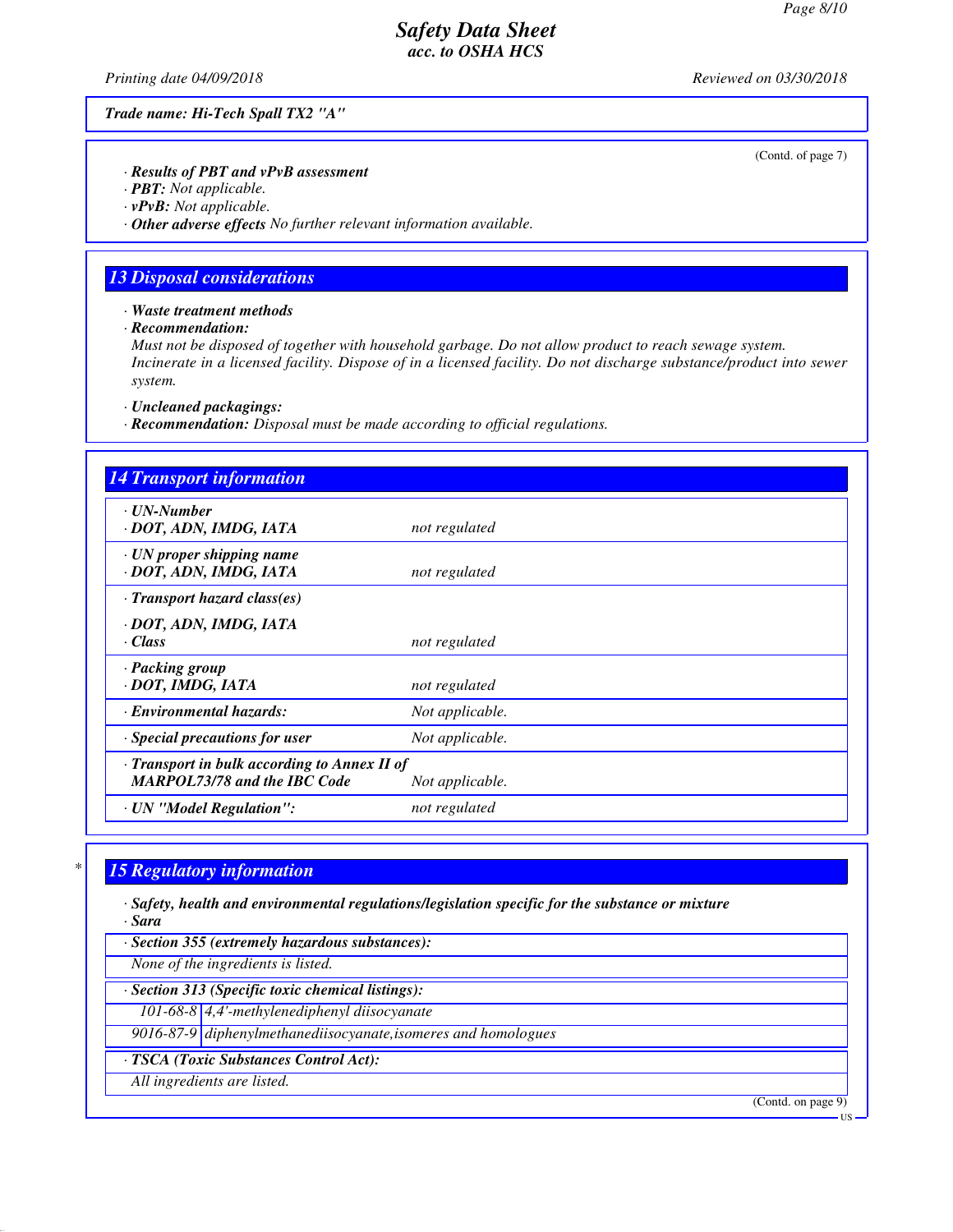*Printing date 04/09/2018 Reviewed on 03/30/2018*

*Trade name: Hi-Tech Spall TX2 "A"*

|                                                               | (Contd. of page 8) |
|---------------------------------------------------------------|--------------------|
| $\cdot$ Proposition 65                                        |                    |
| Chemicals known to cause cancer:                              |                    |
| None of the ingredients is listed.                            |                    |
| · Chemicals known to cause reproductive toxicity for females: |                    |
| None of the ingredients is listed.                            |                    |
| · Chemicals known to cause reproductive toxicity for males:   |                    |
| None of the ingredients is listed.                            |                    |
| Chemicals known to cause developmental toxicity:              |                    |
| $26761 - 40 - 0$ di-"isodecyl" phthalate                      |                    |
| Carcinogenic categories                                       |                    |
| · EPA (Environmental Protection Agency)                       |                    |
| 101-68-8 $\vert$ 4,4'-methylenediphenyl diisocyanate          | D.                 |

*9016-87-9 diphenylmethanediisocyanate,isomeres and homologues CBD*

*· TLV (Threshold Limit Value established by ACGIH)*

*None of the ingredients is listed.*

*· NIOSH-Ca (National Institute for Occupational Safety and Health)*

*None of the ingredients is listed.*

*· GHS label elements The product is classified and labeled according to the Globally Harmonized System (GHS). · Hazard pictograms*



*· Signal word Danger*

| · Hazard-determining components of labeling:                               |  |
|----------------------------------------------------------------------------|--|
| 4,4'-methylenediphenyl diisocyanate                                        |  |
| diphenylmethanediisocyanate, isomeres and homologues                       |  |
| methylenediphenyl diisocyanate                                             |  |
| · Hazard statements                                                        |  |
| Harmful if inhaled.                                                        |  |
| Causes skin irritation.                                                    |  |
| Causes serious eye irritation.                                             |  |
| May cause allergy or asthma symptoms or breathing difficulties if inhaled. |  |
| May cause an allergic skin reaction.                                       |  |
| Suspected of causing cancer.                                               |  |
| May cause respiratory irritation.                                          |  |
| May cause damage to organs through prolonged or repeated exposure.         |  |
| · Precautionary statements                                                 |  |
| Obtain special instructions before use.                                    |  |
| Do not handle until all safety precautions have been read and understood.  |  |
| Do not breathe dust/fume/gas/mist/vapors/spray.                            |  |
| Wash thoroughly after handling.                                            |  |
| Use only outdoors or in a well-ventilated area.                            |  |
| Contaminated work clothing must not be allowed out of the workplace.       |  |
| Wear protective gloves/protective clothing/eye protection/face protection. |  |
| [In case of inadequate ventilation] wear respiratory protection.           |  |
| If on skin: Wash with plenty of water.                                     |  |
|                                                                            |  |